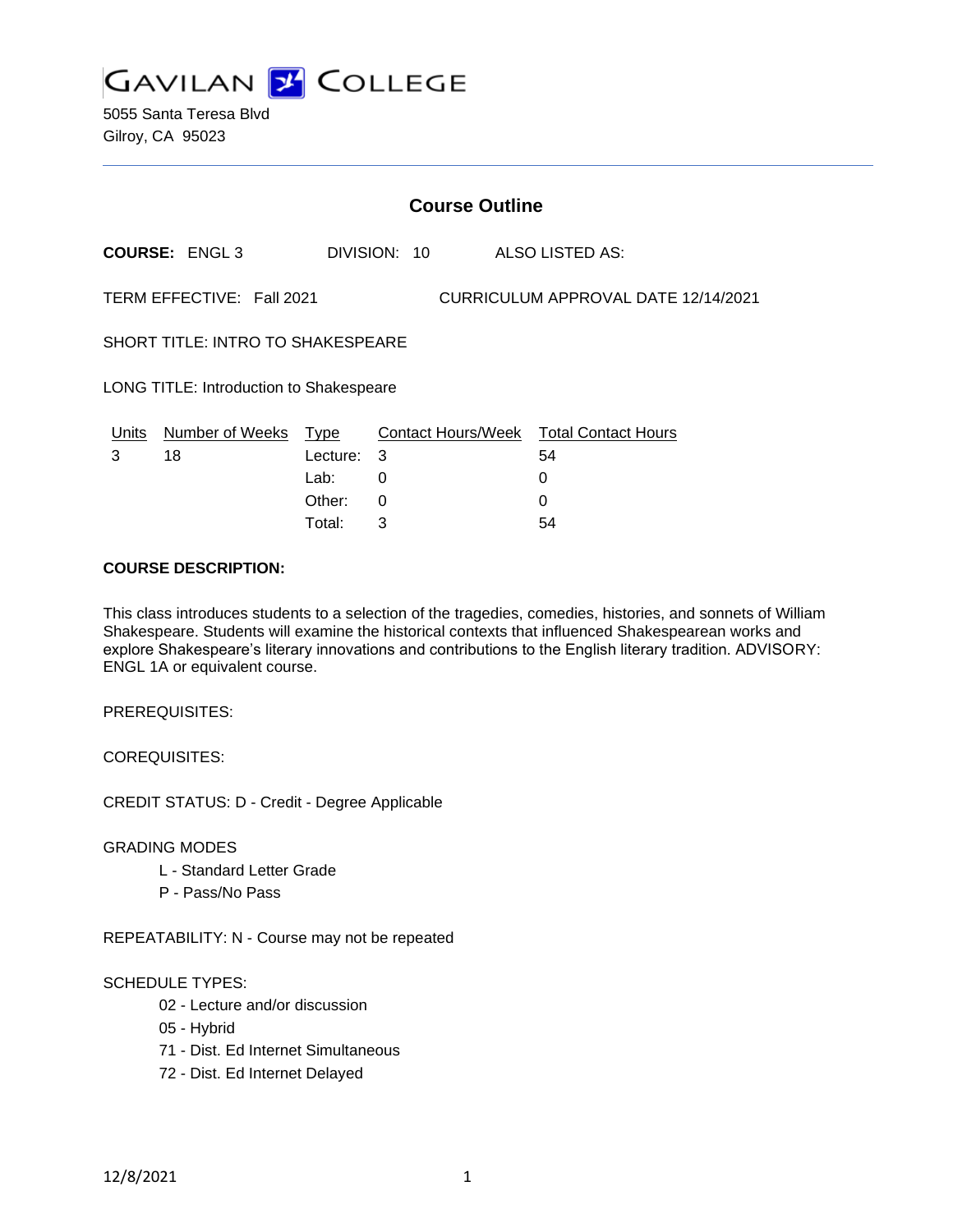# **STUDENT LEARNING OUTCOMES:**

By the end of this course, a student should:

1. Examine literary techniques employed in the various dramatic genres in which Shakespeare wrote, including comedy, romance, tragedy, and history.

2. Apply a knowledge of the social, political, and intellectual context of Elizabethan England to an understanding of Shakespeare's works.

3. Analyze Shakespearean sonnets and examine Shakespeare's impact on the sonnet form.

4. Research Shakespearean literature within a critical framework, which can include Biographical, Historical, Sociological, Psychological, Narratological, Gender, and Marxist approaches to the work, among other critical approaches.

# **COURSE OBJECTIVES:**

By the end of this course, a student should:

- 1. trace Shakespeare's influence and impact on modern works of art and literature.
- 2. identify, analyze, and explain conventions/structures in Shakespeare's plays and poems.
- 3. relate methods of critical theory to the analysis of Shakespeare's writings.
- 4. use secondary sources to enhance understanding of Shakespeare's work as literature and as theater.
- 5. engage in close textual readings of Shakespeare's works.
- 6. describe Shakespeare's works within a historical context.

# **CONTENT, STUDENT PERFORMANCE OBJECTIVES, OUT-OF-CLASS ASSIGNMENTS**

Curriculum Approval Date 12/14/2021

Class Introduction - 3 hours

Introduction to the course and its goals.

Comedies - 9 hours

Students will read and analyze Shakespearean comedies, observe literary techniques of the genre, and examine how the genre of Shakespearean comedy connects to the geographical, historical, social, and political contexts of the period.

Histories - 9 hours

Students will read and analyze Shakespearean histories, observe literary techniques of the genre, and examine how the genre of Shakespearean histories connects to the geographical, historical, social, and political contexts of the period.

Tragedies - 9 hours

Students will read and analyze Shakespearean tragedies, observe literary techniques of the genre, and examine how the genre of Shakespearean tragedy connects to the geographical, historical, social, and political contexts of the period.

Sonnets - 4 hours

Students will read and analyze Shakespearean sonnets, observe literary techniques used, and examine Shakespeare's influence on the sonnet form.

Lit Crit - 7 hours

Students will be introduced to and will practice applying literary theories--such as postcolonial criticism, culture studies, critical race theory, new historicism, feminist criticism, psychoanalysis, Marxist criticism, and lesbian, gay, and queer criticism--to works of Shakespeare.

Introduction to Literary Research- 5 hours

Students will be Introduced to research approaches expected of English majors. Students will learn how to identify and apply theoretical approaches to their research.

Connecting the relevance of Shakespeare to today's society - 6 hours

Students will draw connections between Shakespeare's works and the world today, examining universal and timeless themes in contemporary literature and pop culture.

Final Exam - 2 hours

**Assignments**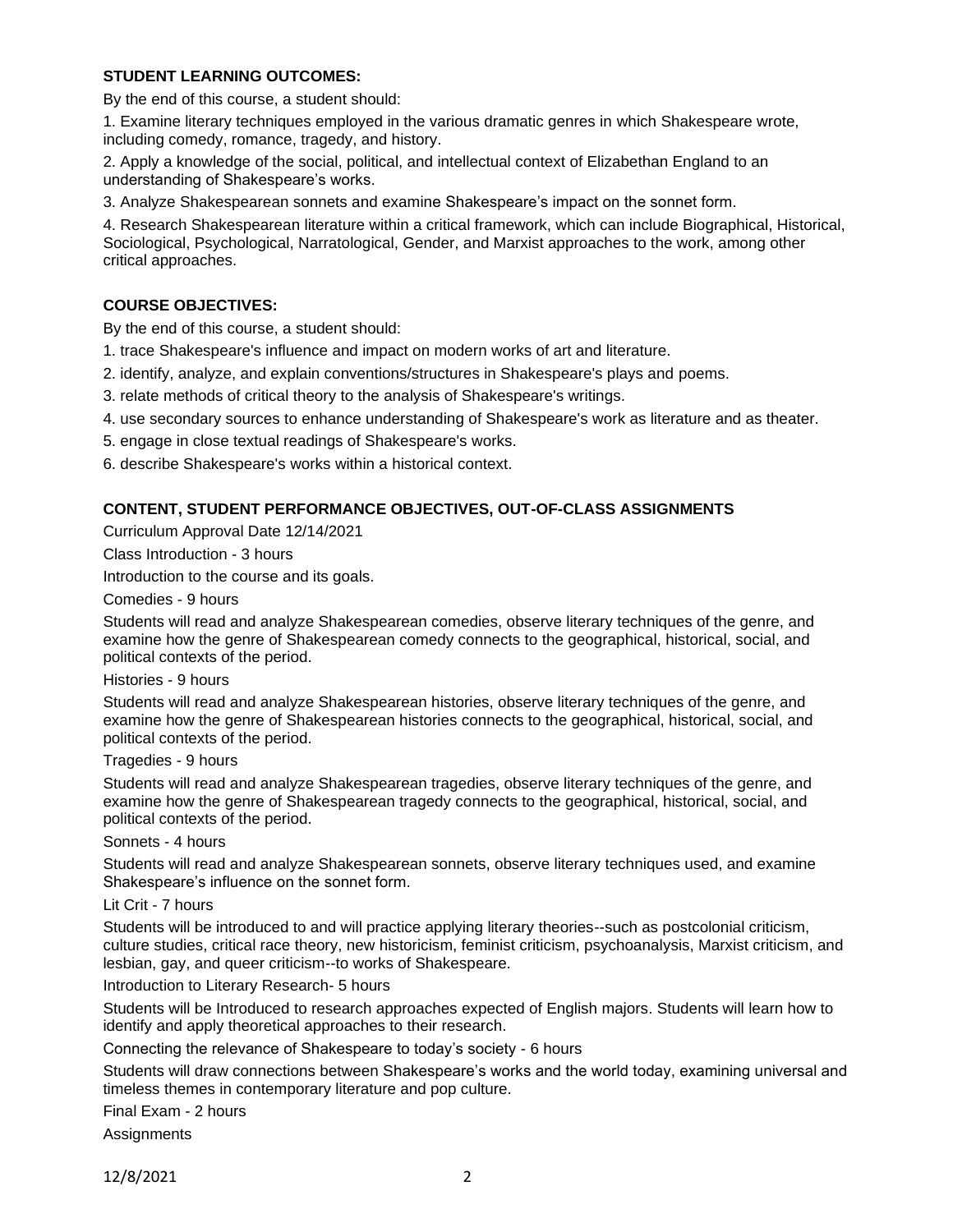# **METHODS OF INSTRUCTION:**

Lectures, seminars, textbooks, and class discussions.

### **OUT OF CLASS ASSIGNMENTS:**

Required Outside Hours 108

Assignment Description

Out-of-Class assignments may include literary analysis, annotation assignments, peer responses, readerresponse journals, essays, research papers, etc.

#### **METHODS OF EVALUATION:**

Writing assignments

Evaluation Percent 70

Evaluation Description

Written assignments may include essays, journals, (short, informal writing), close readings, literary analysis, written responses to exam questions, portfolios, etc.

Other methods of evaluation

Evaluation Percent 30

Evaluation Description

Additional methods of evaluation may include seminar participation, recitations, oral presentations based on research, applications of literary theory, close readings, and/or personal/cultural reflections and connections, etc.

# **REPRESENTATIVE TEXTBOOKS:**

Norton Shakespeare, Greenblatt, WW Norton, 2016.

ISBN: 9780393938579

Rationale: Shakespeare's sonnets and plays are considered classic texts. We are listing the most updated version of Norton Shakespeare